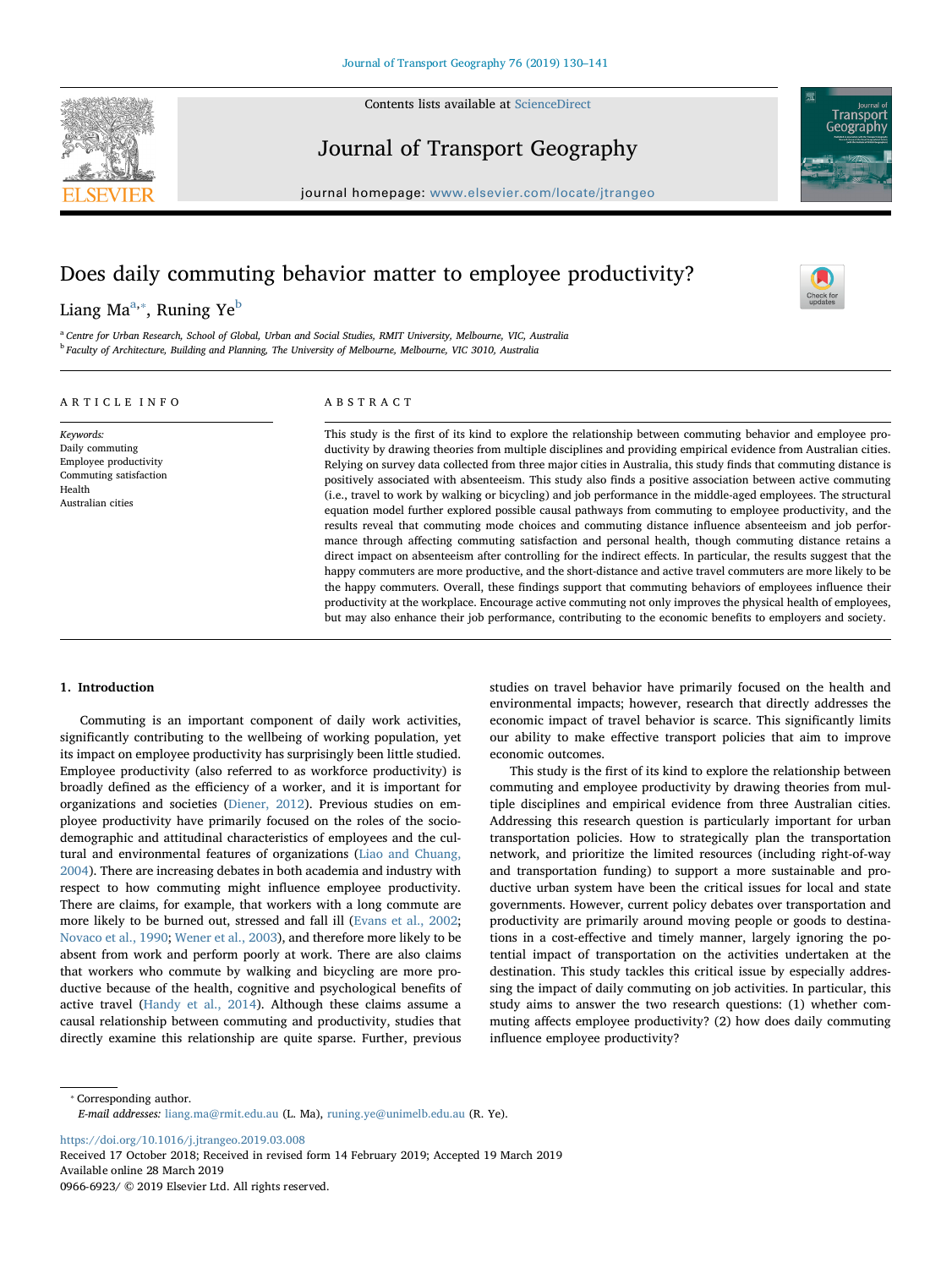The evidence produced by this study contributes to the urban planning field and to practice and policy in several ways. First, this research makes a significant contribution to theories in travel behavior and urban planning and provides new empirical insights into how and to what extent commuting behavior contributes to employee productivity. Second, the research benefits government agencies in providing robust empirical evidence to inform transport policies on workforce productivity and justifications of transportation resources allocation. Third, this research also benefits employers in offering evidence-based strategies for managing employees' commuting behavior to improve overall organizational productivity.

# <span id="page-1-0"></span>2. How might commuting influence employee productivity?

Early work on the link between transportation and productivity has only been at the macro level, focusing on the impact of transportation infrastructure investment on economic productivity at state and national level. This type of work is usually framed into a traditional production function model, where transportation infrastructure is treated as a public capital, which like other inputs, such as private capital and labor that impact output. Transportation investment increases productivity by reducing travel costs and improving economies of agglomeration and economies of scale. Classical empirical studies include the work conducted by [Aschauer \(1989\)](#page-11-6) and [Munnell \(1990\)](#page-11-7), who are among those economists enthusiastic on finding the reasons of substantial decline of productivity in the United States compared with the "golden age" of the 1950s and 1960s. These studies are important and have significant influence on the U.S. policies of infrastructure spending in the 1990s. However, these studies have primarily focused on the firm side with an economic input-output analysis at the macro level.

Very few studies have investigated the link between transportation and productivity that focused on employees and used behavioral mechanisms at individual levels. In the early urban economic models, work productivity is assumed to be independent of commuting because it is argued that commuting cost could be fully compensated by wage premiums or lower land rents, so the commuting would not influence job satisfaction and performance. However, this early urban model rested on the premise that the labor market is perfect and fully competitive. Until recently, a more realistic labor market, which allows for worker's shirking behavior (e.g., less working effort or absenteeism), was integrated into early urban economic models. This new combined model, namely urban efficiency wage model [\(Zenou, 2009](#page-11-8)), argues that workers make trade-offs between leisure time at home and effort in work, and therefore workers with long commutes would put in less effort or shirk work because of reduced leisure time [\(Ross and Zenou,](#page-11-9) [2008\)](#page-11-9). This model provides a theoretical foundation in economics to model the relationship between commuting and work productivity. However, only one empirical study ([Van Ommeren and Gutiérrez-i-](#page-11-10)[Puigarnau, 2011](#page-11-10)) was found to have formally tested this theoretical hypothesis using a direct measure of shirking behavior.

In addition to urban economics, other disciplines including public health, psychology, and brain science have also pointed out the possible paths that daily commuting could influence work productivity. Personal health, for example, has been argued to be a mediator in the relationship between commuting and work productivity. A number of studies ([Evans et al., 2002](#page-11-2); [Novaco et al., 1990](#page-11-3); [Wener et al., 2003](#page-11-4)) have established the link between commuting and mental stress, while commuting stress can further spill over into domains such as work performance and family relationships [\(Novaco et al., 1990](#page-11-3); [Wener et al.,](#page-11-11) [2005\)](#page-11-11). Besides the mental health, it is well known that walking and bicycling for daily commuting could be important sources of physical activity, the lack of which is a major cause of obesity as well as other related chronic diseases [\(Bouchard et al., 2012\)](#page-11-12). Obesity and chronic diseases significantly reduce workforce participation and increase absenteeism from work [\(Australian Institute of Health and Welfare, 2009](#page-11-13)).

Therefore, commuting could affect work productivity through physical and mental health.

In addition to the path through personal health, commuting could also influence productivity through moods, emotions, and even psychological wellbeing. A growing number of studies have found active commuting by walking and bicycling is perceived as more "relaxing and exciting" than commuting by car and public transport, which are perceived as being more "stressful and boring" [\(Gatersleben and Uzzell,](#page-11-14) [2007\)](#page-11-14). These positive or negative moods and emotions during the commuting influence moods and emotions during the work [\(Friman](#page-11-15) [et al., 2017\)](#page-11-15), thereby affecting work performance. Further, recent studies [\(Choi et al., 2013;](#page-11-16) [Stutzer and Frey, 2008](#page-11-17)) also found that people with a longer commuting time report systematically lower subjective well-being than those with a shorter commute, and those who bike and walk to work are happier and more satisfied with life than public transport and car commuters ([Martin et al., 2014](#page-11-18)). Given the strong evidence that happy people are more productive ([Oswald et al., 2015](#page-11-19)), it is reasonable to hypothesize that active commuters and short-distance commuters would be more productive.

Finally, commuting mode choice might influence work productivity through cognitive ability. Physical activity is beneficial to brain function and cognition ([Etnier et al., 1997](#page-11-20); [Hillman et al., 2008](#page-11-21)), which are closely related to the job performance of employees. It is, therefore, possible that active travel commuters might have better cognitive ability at work, at least in the first several hours of work after having an intense physical activity from bicycling and walking to work, and perform better than public transport and car commuters.

Although these possible pathways indicate that commuting might influence work productivity, little research has been conducted to formally test these hypotheses. This study aims to fill this research gap by providing empirical evidence from three Australian capital cities. To inform theoretical and empirical explorations, a theoretical framework has been developed to link the built environment, commuting characteristics, physical and mental health, psychological states, cognitive ability and employee productivity. This framework is illustrated in [Fig. 1.](#page-2-0)

# 3. Methods

#### 3.1. Data and variables

Our primary method of data collection was a self-administered 10 page survey, which was distributed by a panel company through an online survey in May 2017. The study was limited to residents of three capital cities in Australia, Melbourne, Sydney, and Brisbane, who are aged over 18 and full-time employed, have a fixed place of employment and make regular commute trips every week. Sample quotas were set up based on the population of each city. Participants of the survey were recruited through a local panel company. Potential eligible participants were first randomly selected by the panel company from their database, and then were invited to participate in this study by emails. As the panel company provides a direct monetary incentive for the participants, for quality assurance purpose, two "trap" questions were added into the survey to identify the "speedster". Those who failed to correctly answer both questions were screened out. Further, a minimum time requirement for filling out the survey was embedded to identify the "speedster" who rushed through the questionnaire without reading questions and giving considered answers. In total, 2198 residents were contacted and responded to the survey, and among these responses, 237 were blocked because of ineligibility or "speedster", 840 were screened out because of quota limit, and the final number of valid responses is 1121. While the sample is not representative of the population, it covers a variety of employees in different industries and occupations (see [Table 1](#page-3-0)).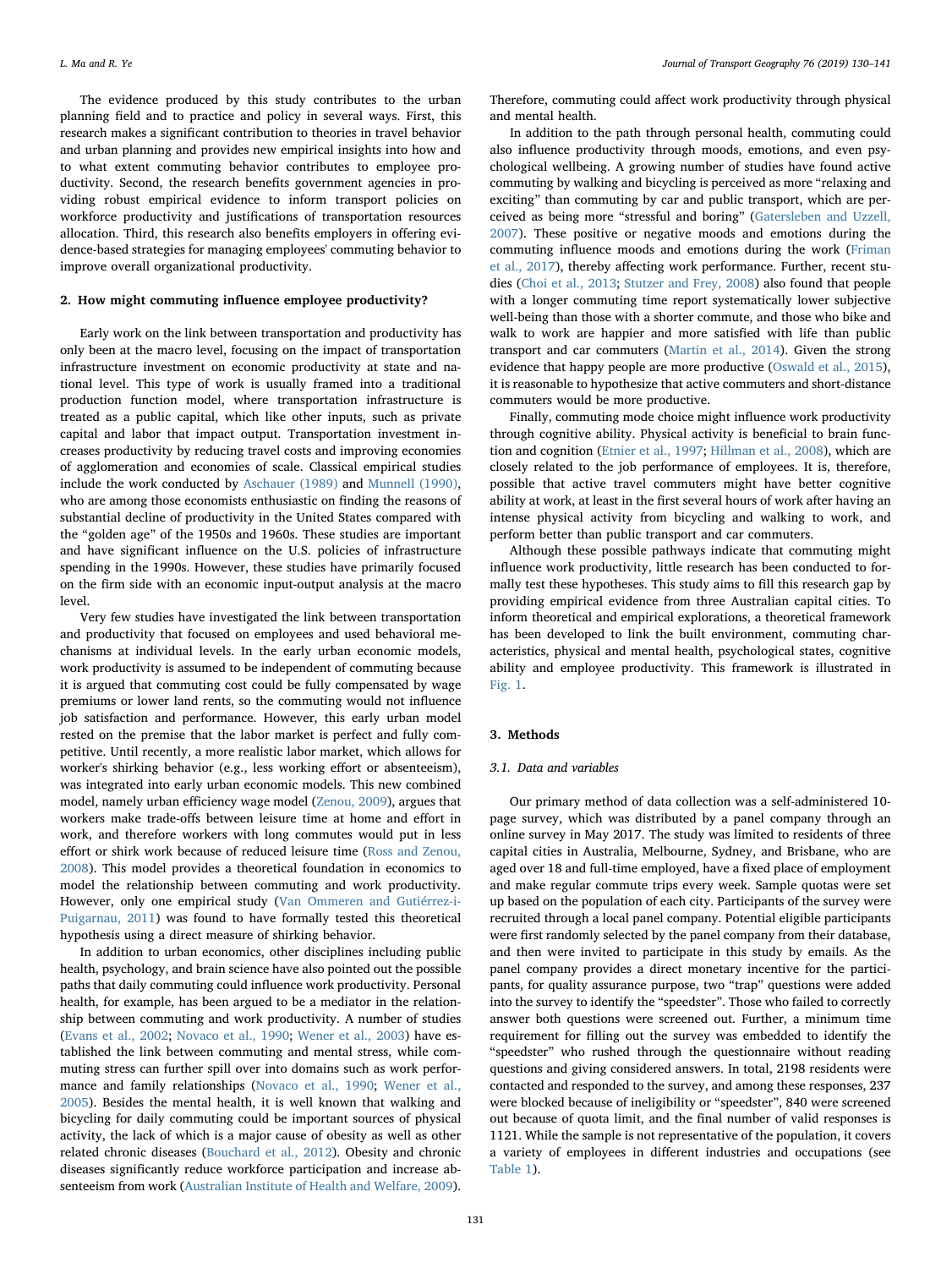<span id="page-2-0"></span>

Fig. 1. Hypothesized pathways connecting the built environment, commuting, and employee productivity.

### 3.2. Independent variables

The key interest of this study is to look at the impact of the daily commute on employee productivity. Three commuting related variables were created, including commuting mode choice, commuting time and commuting distance. Commuting behavior was measured by asking respondents their primary mode (i.e., mode used for the longest portion of the trip) used for commuting in the past month. Original mode choices include seven categories, including car/vanpool with other household members, car/vanpool with other, car/driving alone, walking, bicycling, bus/tram, and train. For simplicity and to ensure each category has enough samples, the first three modes were aggregated into one category (car), and the last two were combined into one category (transit). Respondents were also asked to report their commuting distance and typical commuting time (one-way). In addition to the commuting variables, this study also measured other variables that are possibly associated with productivity, including the employee's socio-demographic characteristics, their health condition, their job industry, their occupation, and the city where they reside [\(Table 1](#page-3-0)). For health condition, both a single-item self-rated measure on the overall health condition, and measures on the levels of physical activity using the questions adapted from International Physical Activity Questionnaire (IPAQ) ([Craig et al., 2003](#page-11-22)) were used in this study.

#### 3.3. Dependent variables

Employee productivity was measured by absenteeism and job performance. Absenteeism is a commonly used and reasonable (inverse) measure of worker's productivity ([Van Ommeren and Gutiérrez-i-](#page-11-10)[Puigarnau, 2011\)](#page-11-10). Both absenteeism and job performance measures were adapted from World Health Organization Health and Performance Questionnaire (HPQ), which has been validated and shows good concordance with archival (objective) performance measures from employers [\(Kessler et al., 2004](#page-11-23); [Kessler et al., 2003;](#page-11-24) Scuff[ham et al., 2014](#page-11-25)). For example, [Kessler et al. \(2003\)](#page-11-24) conducted a calibration study of HPQ in four occupations (including both white-collar and blue-collar occupations) in the U.S., namely airline reservation agents, customer service representatives, automobile company executives, and railroad engineers, by comparing HPQ ratings with various objective data. They found that HPQ absenteeism reports were highly associated with the objective employer payroll records ( $r = 0.61 - 0.87$ ), and HPQ performance ratings were significantly correlated with archival and ESM (Experience Sampling Method) performance data. These findings

suggest that HPQ has excellent validity in measuring work performance and absenteeism. In another validation study, [Kessler et al. \(2004\)](#page-11-23) further demonstrated that the HPQ work performance measures are reliable and sensitive to change by measuring performance at two time points using HPQ, supervisor ratings, and ESM.

For absenteeism, the respondents were asked to report the number of full days absent for both health and for other reasons in the past 4 weeks, respectively, in this study. For job performance, HPQ first asks seven decomposition questions about critical aspects of work performance (e.g., "How often was your performance higher than most workers on your job? How often was your performance lower than most workers on your job? How often did you do no work at times when you were supposed to be working? How often did you find yourself not working as carefully as you should? How often was the quality of your work lower than it should have been? How often did you not concentrate enough on your work? How often did health problems limit the kind or amount of work you could do?"), and then uses a global rating scale to assess overall work performance in a given period. Decomposition questions helped to facilitate active memory search preparing for answering complex survey questions, and this is one of the strategies in the design of HPQ to improve response accuracy ([Kessler et al., 2003\)](#page-11-24). Comparing with other scales (e.g., Work Productivity Scale, Stanford Presenteeism) that are more relevant to whitecollar workers than to blue-collar workers, HPQ ensures the questions on job performance equally apply across different industries and occupations. In this study, the self-reported overall job performance in the past month was used as a dependent variable which was coded using an ordered scale from zero ("worst possible performance") to ten ("best possible performance"). The distributions of three dependent variables are in [Fig. 2](#page-4-0). Descriptive statistics of all variables are in [Table 1.](#page-3-0)

### 3.4. Modelling methods

Given the nature of the dependent variables, negative binomial models were applied to predict absenteeism (called absenteeism model thereafter), while ordered logit models were employed to predict overall job performance (called performance model thereafter). Two separate models were estimated for the number of days absent for health reasons and the number of days absent for other reasons, respectively. Following [Van Ommeren and Gutiérrez-i-Puigarnau \(2011\)](#page-11-10), we also used the natural logarithm of commuting distance and commuting time in the models as we found this specification improved model fit. While commuting distance and time were highly correlated,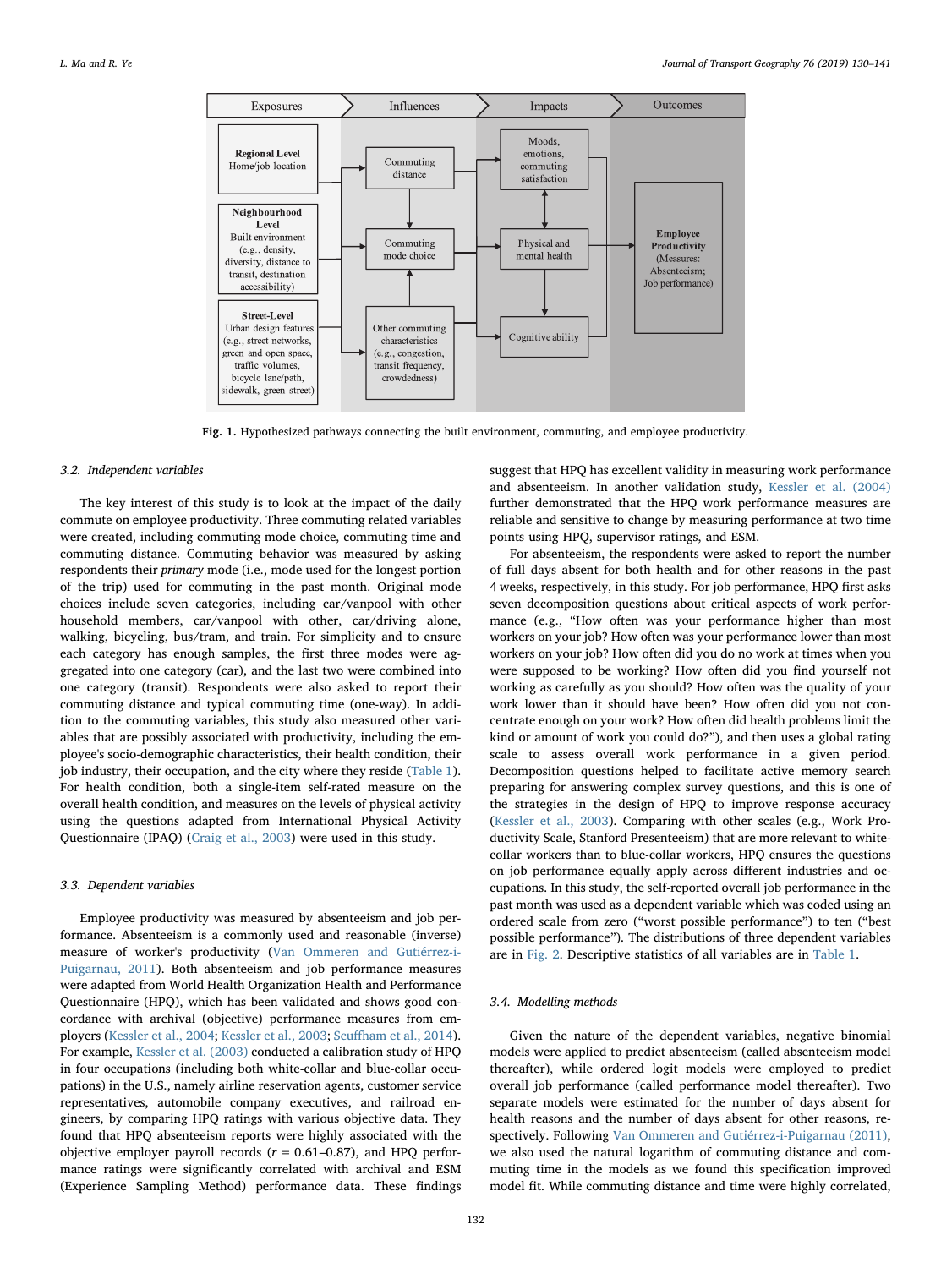<span id="page-3-0"></span>Descriptive statistics of variables ( $n = 1121$ ).

| Variables                                                                                                 | Mean         | Std. Dev.    | Min               | Max               |
|-----------------------------------------------------------------------------------------------------------|--------------|--------------|-------------------|-------------------|
| Job performance<br># days absent for health problems last                                                 | 0.70         | 2.06         | 0                 | 28                |
| month<br># days absent for any other reason last<br>month                                                 | 1.00         | 2.71         | 0                 | 31                |
| Overall job performance last month                                                                        | 7.51         | 1.58         | 0                 | 10                |
| Commuting characteristics<br>Commuted distance (km)                                                       | 19.69        | 18.36        | 0                 | 150               |
| Commute time (min)                                                                                        | 36.41        | 23.58        | 1                 | 180               |
| Car<br>Walk                                                                                               | 58%<br>6%    |              | 0<br>0            | 1<br>$\mathbf{1}$ |
| Bike                                                                                                      | 2%           |              | 0                 | $\mathbf{1}$      |
| Transit                                                                                                   | 34%          |              | 0                 | 1                 |
| Soio-demographics                                                                                         |              |              |                   |                   |
| Age <sup>a</sup>                                                                                          | 4.16         | 1.14         | 2                 | 7                 |
| Female                                                                                                    | 51%          |              | $\Omega$          | 1                 |
| Annual Household Income <sup>D</sup><br>Education <sup>c</sup>                                            | 9.73<br>3.94 | 2.19<br>1.34 | 1<br>$\mathbf{1}$ | 13<br>6           |
| Health condition <sup>d</sup>                                                                             | 3.42         | 0.89         | 1                 | 5                 |
| Physical activity (during the last 7 days, on how many days did you do the following                      |              |              |                   |                   |
| activities for at least 10 min)                                                                           |              |              |                   |                   |
| # walk days                                                                                               | 4.23         | 2.38         | 0                 | 7                 |
| # jog days<br># hosework days                                                                             | 1.03<br>3.62 | 1.75<br>2.23 | 0<br>0            | 7<br>7            |
| # garden days                                                                                             | 1.00         | 1.49         | 0                 | 7                 |
| # bike days                                                                                               | 0.63         | 1.51         | 0                 | 7                 |
| # exercise days                                                                                           | 0.72         | 1.58         | 0                 | 7                 |
| # workout days                                                                                            | 0.95         | 1.72<br>1.74 | 0                 | 7                 |
| # gym days<br># TV/Computer/Video Games days                                                              | 0.93<br>4.94 | 2.44         | 0<br>0            | 7<br>7            |
|                                                                                                           |              |              |                   |                   |
| Industry<br>Agriculture, Forestry and Fishing                                                             | 0.3%         |              | 0                 | 1                 |
| Mining                                                                                                    | 0.5%         |              | 0                 | 1                 |
| Manufacturing                                                                                             | 6.0%         |              | 0                 | $\mathbf{1}$      |
| Electricity, Gas, Water and Waste Services                                                                | 1.4%         |              | 0                 | $\mathbf{1}$      |
| Construction<br>Wholesale trade                                                                           | 4.0%<br>4.1% |              | 0<br>0            | 1<br>1            |
| Retail Trade                                                                                              | 5.8%         |              | 0                 | $\mathbf{1}$      |
| Accommodation and Food Services                                                                           | 1.9%         |              | 0                 | 1                 |
| Transport, Postal and Warehousing                                                                         | 4.9%         |              | 0                 | 1                 |
| Information Media and<br>Telecommunications                                                               | 8.0%         |              | 0                 | $\mathbf{1}$      |
| Financial and Insurance Services                                                                          | 10.3%        |              | 0                 | 1                 |
| Rental, Hiring and Real Estate Services                                                                   | 2.0%         |              | 0                 | 1                 |
| Professional, Scientific and Technical<br>Services                                                        | 12.0%        |              | 0                 | $\mathbf{1}$      |
| Administrative and Support Services                                                                       | 5.7%         |              | 0                 | 1                 |
| Public Administration and Safety                                                                          | 5.8%         |              | $\mathbf 0$       | $\mathbf{1}$      |
| <b>Education and Training</b><br>Health Care and Social Assistance                                        | 8.8%<br>7.4% |              | 0<br>0            | 1<br>$\mathbf{1}$ |
| Arts and Recreation Services                                                                              | 1.4%         |              | 0                 | $\mathbf{1}$      |
| Other Services                                                                                            | 10.2%        |              | 0                 | $\mathbf{1}$      |
| Occupation                                                                                                |              |              | 0                 | $\mathbf{1}$      |
| Executive, administrator, or senior<br>manager (e.g. CEO, sales VP, plant                                 | 11.1%        |              | 0                 | $\mathbf{1}$      |
| manager)                                                                                                  |              |              |                   |                   |
| Professional (e.g., engineer, accountant,<br>systems analyst)                                             | 42.3%        |              | 0                 | 1                 |
| Technical support (e.g., lab technician,                                                                  | 6.8%         |              | 0                 | 1                 |
| legal assistant, computer programmer)<br>Sales (e.g., sales representative,<br>stockbroker, retail sales) | 7.7%         |              | 0                 | 1                 |
| Operator or laborer (e.g., assembly line                                                                  | 4.0%         |              | 0                 | 1                 |
| worker, truck driver, construction<br>worker)                                                             |              |              |                   |                   |
| Precision production and crafts worker<br>(e.g., mechanic, carpenter, machinist)                          | 1.9%         |              | 0                 | 1                 |
| Clerical and administrative support (e.g.,<br>secretary, billing clerk, office<br>supervisor)             | 23.0%        |              | 0                 | 1                 |
| Service occupation (e.g., security officer,<br>food service worker, janitor)                              | 3.2%         |              | 0                 | 1                 |

|  | Table 1 (continued) |
|--|---------------------|
|--|---------------------|

| Variables                               | Mean                    | Std. Dev. | Min                            | Max |
|-----------------------------------------|-------------------------|-----------|--------------------------------|-----|
| City<br>Sydney<br>Melbourne<br>Brisbane | 36.6%<br>40.6%<br>22.8% |           | $\Omega$<br>0<br>0<br>$\Omega$ |     |

<span id="page-3-1"></span><sup>a</sup>  $1 = 18-24$ ;  $2 = 25-34$ ;  $3 = 35 = 44$ ;  $4 = 45-54$ ;  $5 = 55-64$ ;  $6 = 65-74$ ;  $7 = 65 + .$ 

<span id="page-3-2"></span> $b = 1$  = negative or zero; 2 = \$1 - \$9999; 3 = \$10,000 - \$19,999; 4 = \$20,000  $-$  \$29,999; 5 = \$30,000  $-$  \$39,999; 6 = \$40,000  $-$  \$49,999; 7 = \$50,000  $$59,999; 8 = $60,000 - $79,999; 9 = $80,000 - $99,999; 10 = $100,000 $124,999; 11 = $125,000 - $149,999; 12 = $150,000 - $199,999;$  $13 = $200,000$  or more.

<span id="page-3-3"></span> $c$  1 = No qualifications; 2 = Secondary school; 3 = Tertiary (e.g., TAFE);  $4 =$  Undergraduate;  $5 =$  Graduate;  $6 =$  Postgraduate.

<span id="page-3-4"></span> $d_1$  = Poor; 2 = Fair; 3 = Good; 4 = Very good; 5 = Excellent.

they had different effects in absenteeism model and performance model. We have estimated all models using commuting distance and commuting time separately, and the results of models using commuting distance are reported in the main text while the results of those using commuting time are presented in Appendix. For commuting mode choice, transit was used as the reference group to compare with car, walking, and bicycling. For all regression models, socio-demographic characteristics, self-reported health condition and physical activity level of employees were controlled in the model, and dummies for industry, occupation and city were also included to account for unobserved heterogeneity between industries, occupations, and cities. As commuting might have different impact on cognitive functioning and therefore job performance for population at different age groups [\(Etnier](#page-11-20) [et al., 1997](#page-11-20)), three separate models were estimated for younger adults (ages 18–34;  $n = 338$ ), middle-aged adults (ages 35–54;  $n = 603$ ) and older adults (ages 55–74;  $n = 161$ ) respectively to capture the variance of the effects on job performance.

We also examined the endogeneity of commuting variables using the instrument variable (IV) technique, although the causal mechanisms of the reverse causation from absenteeism or job performance to commuting mode choice or commuting length are quite weak. Two instrument variables, population density at home location and population density at job location, were created using the geocoded home and job locations reported in the survey. These two instruments are strongly correlated with either the commuting distance (time) or commuting mode choice as evidenced by previous studies ([Ewing and](#page-11-26) [Cervero, 2010](#page-11-26)), but are unlikely to be determined by the absenteeism and job performance. While testing the endogeneity, all the dependent variables were treated as continuous and two-stage IV models were estimated.

In addition to the regression models, we further applied structural equation model (SEM) to examine the structural relationship between commuting characteristics, commuting satisfaction, personal health, absenteeism for health reasons, and job performance. This step aims to explore the key relevant pathways that commuting influences productivity, and better understand the causal mechanisms in the relationship between commuting and productivity. Based on the conceptual model in [Section 2,](#page-1-0) an SEM model was specified as [Fig. 3](#page-4-1), which hypothesizes that commuting satisfaction, including the moods and emotions during commuting and overall satisfaction of commuting, and personal health mediate the effect of commuting characteristics on absenteeism and job performance. This is one of the hypotheses regarding how commuting behavior might influence job productivity described in [Section 2](#page-1-0). Commuting satisfaction was incorporated in SEM as a latent variable, which was measured using the adapted Satisfaction with Travel (STS) Scale developed by [Ettema et al. \(2011\)](#page-11-27). This adapted measure includes both affective and cognitive components related to commuting, and consists of nine items scoring from −4 to 4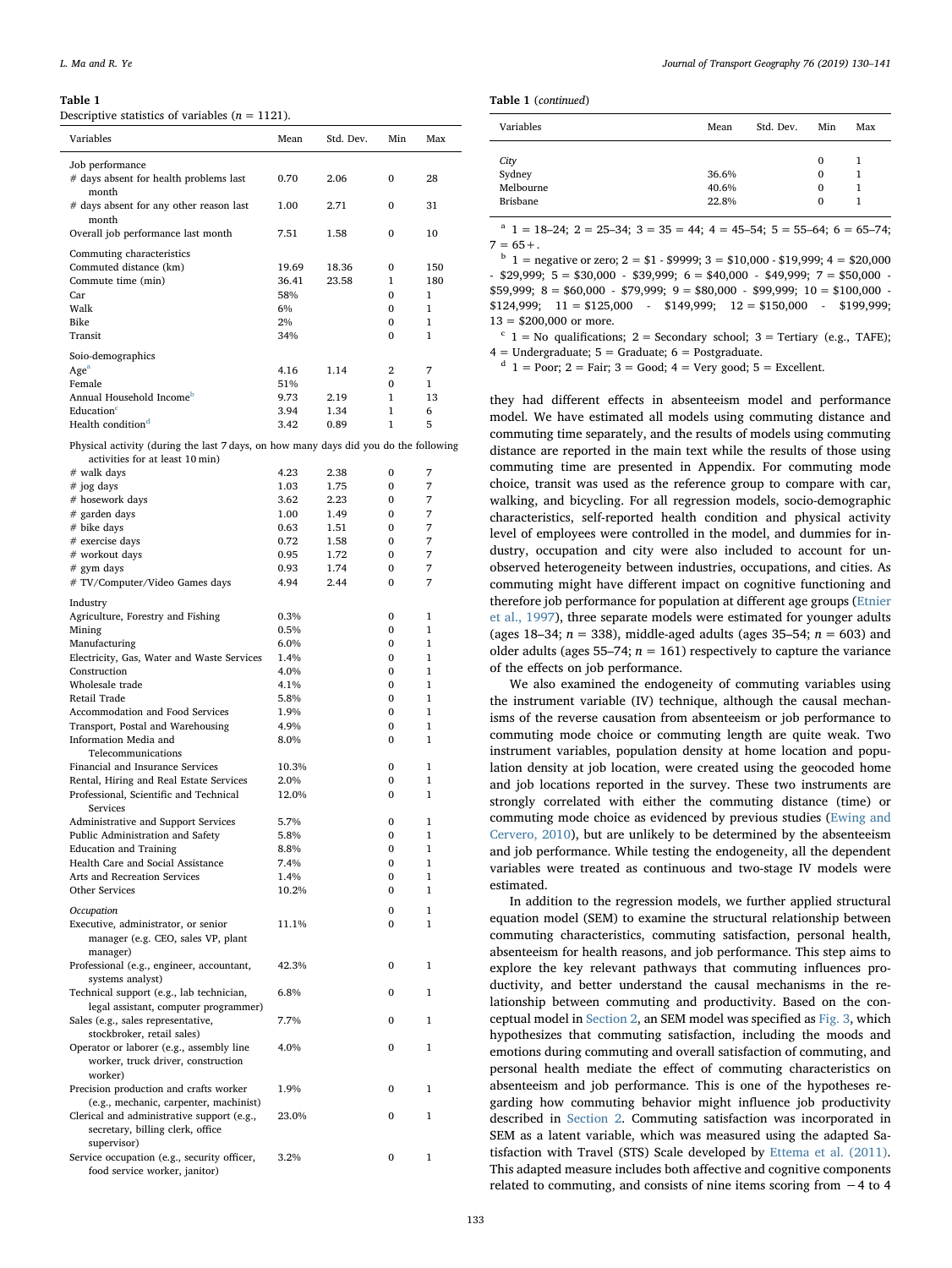<span id="page-4-0"></span>

Fig. 2. Distribution of dependent variables.

to assess each aspect of commuting experiences. SEM model is commonly estimated using the maximum likelihood estimation, which assumes that the observed variables are multivariate normally-distributed. If the assumption does not hold true, standard errors will be underestimated, although parameter estimates may not be influenced ([Kline, 2005](#page-11-28)). We, therefore, estimated the models using a bootstrapping approach, which is a process drawing repeated sample from the data [\(Hayes, 2009\)](#page-11-29). In this study, we used Monte Carlo (or bootstrapped parameter estimates) bootstrapping set to generate 5000 samples, and the bias-corrected bootstrap confidence intervals were used to detect significant effects. The SEM model was estimated using AMOS 25.0.

## 4. Results and discussion

# 4.1. Impacts of commuting on absenteeism

Results of two negative binomial models for absenteeism are reported in [Table 2.](#page-4-2) As expected and consistent with [Van Ommeren and](#page-11-10) [Gutiérrez-i-Puigarnau \(2011\),](#page-11-10) commuting distance is positively associated with the number of absent days for both health and other reasons. This suggests that commuting could influence absenteeism through both health and other mechanisms. First, workers with long commutes are more likely to get ill and therefore are more likely absent for health reasons. Second, workers with long commutes receive less net wage and less leisure time and therefore are more likely absent to avoid the commuting cost and time. To better illustrate the magnitude of the impact of commuting distance on absenteeism, the predicted number of days absent at different commuting distance scenarios were estimated and plotted in [Fig. 4](#page-5-0), while holding all other independent variables at their mean values. Using workers with a (one-way) commuting distance of 15 km (average commuting distance for Australian capital cities) as a

<span id="page-4-2"></span>

| Table |  |
|-------|--|
|       |  |

Negative binomial models for absenteeism.

|                     | # days absent for health<br>problems |             | # days absent for any other<br>reason |            |
|---------------------|--------------------------------------|-------------|---------------------------------------|------------|
|                     | Coef.                                | z           | Coef.                                 | z          |
| Car                 | $-0.143$                             | $-0.860$    | $-0.106$                              | $-0.610$   |
| Walk                | 0.065                                | 0.170       | 0.065                                 | 0.180      |
| <b>Bike</b>         | $-0.812$                             | $-1.370$    | 0.166                                 | 0.310      |
| Commute distance    | 0.162                                | $2.100**$   | 0.221                                 | $2.960***$ |
| (in log)            |                                      |             |                                       |            |
| Age                 | $-0.018$                             | $-0.260$    | $-0.095$                              | $-1.300$   |
| Female              | 0.143                                | 0.940       | 0.266                                 | 1.600*     |
| Income              | 0.045                                | 1.200       | 0.072                                 | $2.080**$  |
| Education           | $-0.037$                             | $-0.590$    | 0.065                                 | 1.010      |
| Health condition    | $-0.410$                             | $-5.210***$ | $-0.127$                              | $-1.410$   |
| Industry dummies    | Included                             |             | Included                              |            |
| City dummies        | Included                             |             | Included                              |            |
| Occupation          | Included                             |             | Included                              |            |
| dummies             |                                      |             |                                       |            |
| Physical activity   | Included                             |             | Included                              |            |
| Number of obs.      | 1102                                 |             | 1102                                  |            |
| Log-Lik. Intercept  | $-1179.7$                            |             | $-1348.0$                             |            |
| Only                |                                      |             |                                       |            |
| Log-Lik. Full Model | $-1135.5$                            |             | $-1309.4$                             |            |
| ÷<br>$p \lt 0.1$ .  |                                      |             |                                       |            |

<span id="page-4-5"></span><span id="page-4-3"></span><sup>∗</sup>*∗ p* < .05.

<span id="page-4-4"></span>\*\*\*  $p < .01$ .

reference group, workers with a commuting distance of 1 km would have 36% and 45% lower (expected) absent days for health and other reasons respectively, while workers with a commuting distance of 50 km would have 22% and 30% higher (expected) absent days for health and other reasons respectively. Comparing with the results from [Van Ommeren and Gutiérrez-i-Puigarnau \(2011\),](#page-11-10) the magnitude of the

<span id="page-4-1"></span>

Fig. 3. SEM model specification.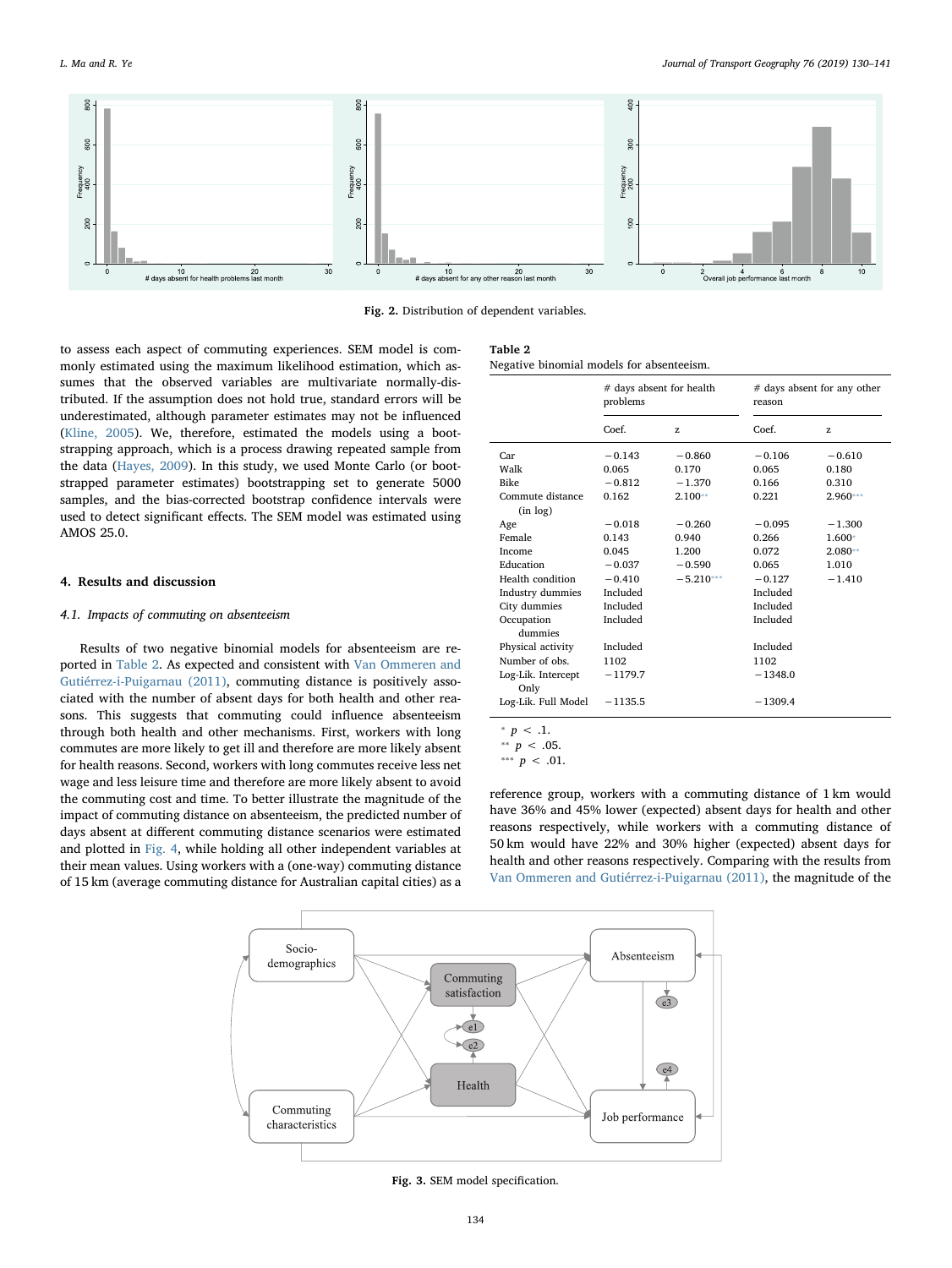<span id="page-5-0"></span>

Fig. 4. Predicted number of days absent.

impact identified in this study is slightly higher (the elasticity: 0.162 vs. 0.095). This difference may reflect the varying strength of the relationship between commuting and absenteeism in different contexts, but may also suggest the unobserved confounders in this study lead to the overestimates of the effect. Finally, commuting modes were not associated with absenteeism in both models, although active travel commuters were hypothesized to have less absent days because of the health benefits from active travel.

To further confirm the association between commuting distance and absenteeism, we further estimated several other models to check whether the association was still hold. As some of the respondents reported very high absenteeism rates (e.g. over 5 days in a month), we estimated models by excluding the responses with over 5 absent days (about 2% of the sample). The coefficient of commute distance (in log-transformation) was still statistically significant ( $p < .05$ ) and the effect size was similar to the above estimates. We also created binary dependent variables ( $0 =$  zero absent days;  $1 =$  one and above absent days) and estimated binary logit models, again, the commuting distance (in logtransformation) was positively and significantly  $(p < .05)$  associated with absenteeism. Further, models were estimated using commuting time instead of commuting distance, and the results are presented in [Table A1](#page-9-0) in Appendix. Clearly, the commuting time was also positively associated with absenteeism, but the association was only statistically significant in the model for absenteeism for other reasons.

As discussed in methods, two-stage instrument variable (IV) estimations were applied to examine the possible endogeneity of commuting variables. Separate IV models were estimated for absenteeism for health reasons and other reasons using commuting distance as the suspected endogenous variable. Results of the IV models and corresponding OLS models are presented in [Table 3.](#page-6-0) The weak instrument tests in IV models indicated the two instruments were highly correlated with the endogenous variables and therefore were valid instruments, while the endogeneity tests (Wu-Hausman) in IV models suggested that the specified endogenous variables should actually be treated as exogenous. In other words, the two-stage IV models are just as consistent as the OLS models. In general, these tests suggest that endogeneity should not be a concern in this analysis. The effects of commuting distance on absenteeism were only significant in OLS models but not in IV models. This is not surprising because OLS models are more efficient than IV models. The relationships between commuting distance and absenteeism revealed in OLS models are similar to those in ordered logit models.

In addition to commuting variables, some socio-demographic variables were significantly associated with absenteeism. Female adults, for example, were more likely to be absent from work for other reasons but not for health problems, and this might be associated with the more family responsibilities of women and a more acceptable social culture for women absence ([Patton and Johns, 2007\)](#page-11-30). Further, this study found that higher income people were more likely to have more absent days, and this might because the higher income employees feel safer about their job security than the lower income employees. Finally, the health condition was negatively associated with the number of absent days for health problems.

## 4.2. Impacts of commuting on job performance

An ordered logit model with the whole sample was first estimated, and then another three separate models were estimated using a subsample based on age group. Results of the four models for job performance are presented in [Table 4.](#page-6-1) For the model with the the whole sample, none of the commuting modes were statistically significant except the car, which was marginally significant in predicting job performance. Further, commuting distance was negatively associated with job performance, but the relationship was only marginally significant. Results of three models with subsamples suggest different associations between commuting behavior and job performance among different age groups. For the younger (aged 18–34) age group, car commuting was positively associated with job performance, while commuting distance was negatively associated with job performance. For the older (aged 55–74) age group, none of the commuting variables were statistically significant in predicting job performance. For employees aged 35–54, bicycling (b = 1.498, OR = 4.47,  $p < .05$ ) and car commuters ( $b = 0.317$ , OR = 1.37,  $p < .1$ ) had significantly better work performance than transit commuters, after controlling for sociodemographic characteristics of the employees and industries they work in. Walking commuters also performed better ( $b = 0.516$ , OR = 1.67,  $p = .19$ ) than transit commuters, but this result was not statistically significant.

Similar checks of model results were also conducted for job performance models as we did for absenteeism models above, by repeatedly selecting different control variables and model specifications. These checks include comparing the model results with and without physical activity variables accounted for, by selecting different samples based on commuting distance, and using different model specifications (e.g. OLS). Results of ordered logit models using commuting time instead of commuting distance and the corresponding OLS models are presented in [Table A2](#page-10-0) and [Table A3](#page-10-1) in Appendix, respectively. Comparing with the models using commuting distance, the models using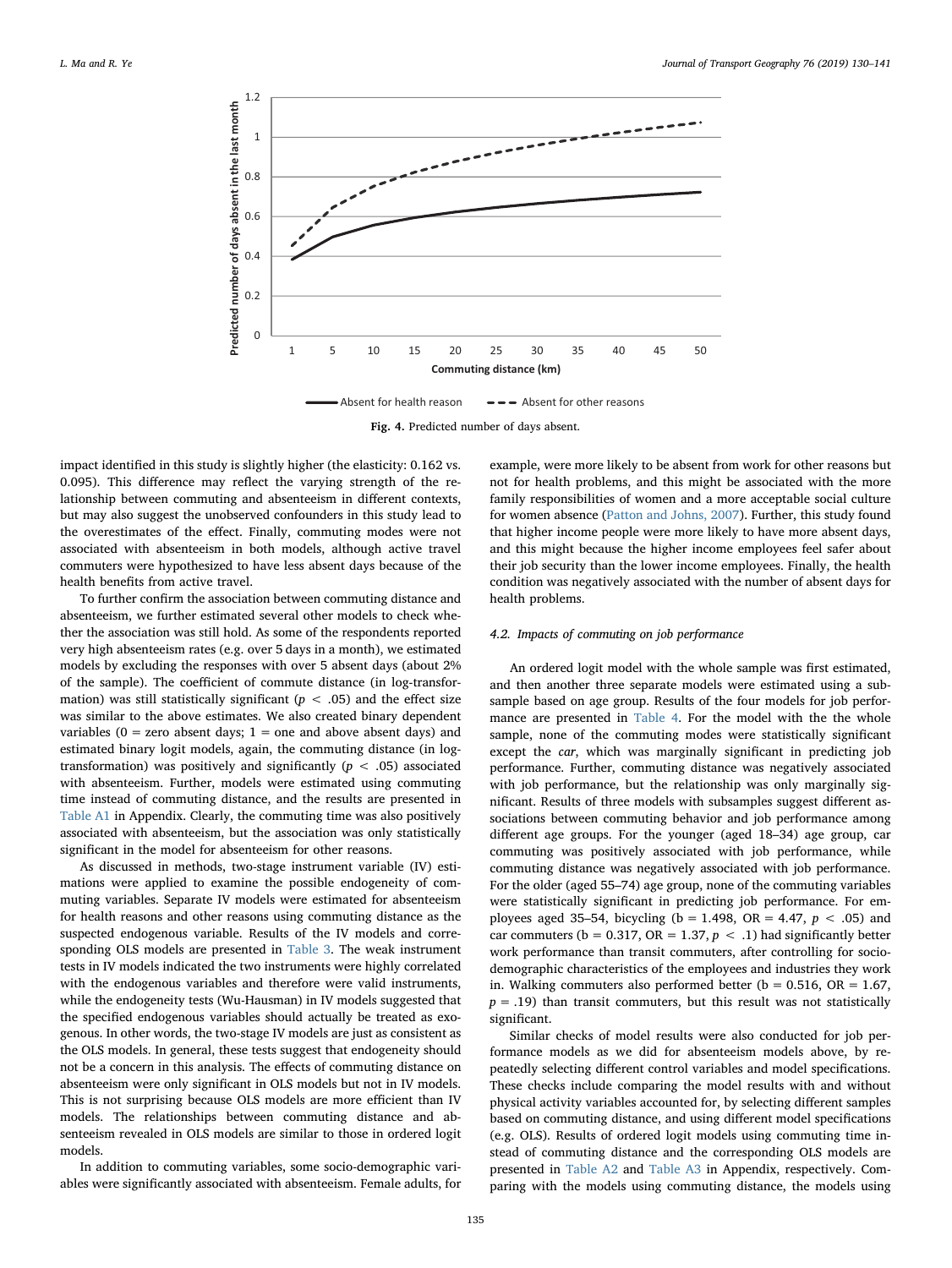<span id="page-6-0"></span>OLS and Two-stage IV models for absenteeism.

|                                | # days absent for health problems |                    |            | # days absent for any other reason |                |              |            |           |
|--------------------------------|-----------------------------------|--------------------|------------|------------------------------------|----------------|--------------|------------|-----------|
|                                | Two-stage IV                      |                    | <b>OLS</b> |                                    | Two-stage IV   |              | <b>OLS</b> |           |
|                                | Coef.                             | $\mathbf{Z}% _{0}$ | Coef.      |                                    | Coef.          | $\mathbf{z}$ | Coef.      |           |
| Car                            | $-0.161$                          | $-0.950$           | $-0.166$   | $-1.000$                           | $-0.140$       | $-0.590$     | $-0.113$   | $-0.470$  |
| Walk                           | 0.137                             | 0.400              | $-0.066$   | $-0.370$                           | $-0.224$       | $-0.410$     | 0.020      | 0.060     |
| Bike                           | $-0.611$                          | $-1.810*$          | $-0.685$   | $-2.010_{***}$                     | $-0.307$       | $-0.330$     | $-0.278$   | $-0.290$  |
| Commute distance (in log)      | 0.191                             | 1.380              | 0.101      | 1.810.                             | 0.045          | 0.180        | 0.161      | $1.990**$ |
| Age                            | 0.020                             | 0.360              | 0.019      | 0.330                              | $-0.027$       | $-0.300$     | $-0.027$   | $-0.290$  |
| Female                         | 0.111                             | 0.740              | 0.089      | 0.600                              | 0.297          | 1.570        | 0.304      | 1.600     |
| Income                         | 0.048                             | 1.380              | 0.046      | 1.300                              | 0.078          | 1.940.       | 0.077      | $1.880*$  |
| Education                      | 0.041                             | 0.840              | 0.033      | 0.660                              | 0.087          | 1.060        | 0.087      | 1.050     |
| Health condition               | $-0.361$                          | $-2.780$ ***       | $-0.359$   | $-2.700$ ***                       | $-0.121$       | $-1.130$     | $-0.113$   | $-1.040$  |
| Industry dummies               | included                          |                    | included   |                                    | included       |              | included   |           |
| City dummies                   | included                          |                    | included   |                                    | included       |              | included   |           |
| Occupation dummies             | included                          |                    | included   |                                    | included       |              | included   |           |
| Physical activity              | included                          |                    | included   |                                    | included       |              | included   |           |
| R-squared                      | 0.059                             |                    | 0.060      |                                    | 0.050          |              | 0.052      |           |
| Number of obs.                 | 1102                              |                    | 1102       |                                    | 1102           |              | 1102       |           |
|                                | IV diagnostics                    |                    |            |                                    | IV diagnostics |              |            |           |
|                                | Statistic                         | p-value            |            |                                    | Statistic      | p-value      |            |           |
| Weak instruments (F statistic) | 125.06                            | 0.00               |            |                                    | 125.06         | 0.00         |            |           |
| Wu-Hausman                     | 0.22                              | 0.64               |            |                                    | 0.23           | 0.63         |            |           |

Robust standard errors were specified in all models presented in this table.

<span id="page-6-2"></span> $^\ast$  p  $<$  .1.

<span id="page-6-3"></span> $*$  p < .05.

<span id="page-6-4"></span>\*\*\*  $p < .01$ .

commuting time showed quite similar results except that the positive relationship between walking and job performance turned out to be marginally significant ( $b = 0.687$ , OR = 1.99,  $p < .1$ ).

To further confirm the positive relationship between active commuting and job performance revealed in the middle age group and examine the possible endogeneity of commuting variables, a two-stage IV model was estimated using active travel (walking and bicycling was combined as one category) as the suspected endogenous variable and population density at home location and job location as the two instrument variables. Results of the IV models and corresponding OLS models are presented in [Table 5](#page-7-0). As shown in the table, the effects of active travel on job performance were positive, and this result was quite

## <span id="page-6-1"></span>Table 4

Ordered logit models for job performance.

|                           | Whole sample |              | Age: 18-34 |              | Age: 35-54 |              |           | Age: 55-74   |  |
|---------------------------|--------------|--------------|------------|--------------|------------|--------------|-----------|--------------|--|
|                           | Coef.        | $\mathbf{z}$ | Coef.      | $\mathbf{z}$ | Coef.      | $\mathbf{z}$ | Coef.     | $\mathbf{z}$ |  |
| Car                       | 0.255        | $1.93*$      | 0.505      | $2.00**$     | 0.317      | $1.74*$      | $-0.361$  | $-0.82$      |  |
| Walk                      | 0.113        | 0.41         | 0.130      | 0.28         | 0.516      | 1.32         | $-0.501$  | $-0.48$      |  |
| Bike                      | 0.565        | 1.23         | $-0.060$   | $-0.06$      | 1.498      | $2.46**$     | $-0.828$  | $-0.66$      |  |
| Commute distance (in log) | $-0.092$     | $-1.65*$     | $-0.202$   | $-2.09**$    | $-0.053$   | $-0.67$      | 0.048     | 0.23         |  |
| Age                       | 0.281        | $5.33***$    | $-0.371$   | $-1.30$      | 0.609      | $3.76***$    | 0.716     | 1.14         |  |
| Female                    | 0.085        | 0.71         | $-0.167$   | $-0.72$      | 0.101      | 0.61         | 1.030     | $2.56**$     |  |
| Income                    | 0.050        | 1.85*        | 0.072      | 1.47         | 0.037      | 1.00         | 0.062     | 0.64         |  |
| Education                 | 0.014        | 0.29         | 0.042      | 0.41         | 0.037      | 0.57         | $-0.108$  | $-0.72$      |  |
| Health condition          | 0.425        | $6.36***$    | 0.321      | $2.41**$     | 0.547      | $5.83***$    | 0.250     | 1.25         |  |
| Industry dummies          | Included     |              | Included   |              | Included   |              | Included  |              |  |
| City dummies              | Included     |              | Included   |              | Included   |              | Included  |              |  |
| Occupation dummies        | Included     |              | Included   |              | Included   |              | Included  |              |  |
| Physical activity         | Included     |              | Included   |              | Included   |              | Included  |              |  |
| /cut1                     | $-2.712$     |              | $-5.024$   |              | 0.637      |              | 0.457     |              |  |
| /cut2                     | $-2.150$     |              | $-3.605$   |              | 1.044      |              | 0.869     |              |  |
| /cut3                     | $-1.898$     |              | $-1.936$   |              | 1.333      |              | 1.164     |              |  |
| /cut4                     | $-1.194$     |              | $-0.714$   |              | 2.156      |              | 1.396     |              |  |
| /cut5                     | $-0.232$     |              | 0.076      |              | 3.047      |              | 1.586     |              |  |
| /cut6                     | 0.892        |              | 1.397      |              | 4.156      |              | 2.884     |              |  |
| /cut7                     | 1.675        |              | 2.904      |              | 5.085      |              | 3.476     |              |  |
| /cut8                     | 2.831        |              | 4.768      |              | 6.403      |              | 4.183     |              |  |
| /cut9                     | 4.302        |              |            |              | 8.056      |              | 5.884     |              |  |
| /cut10                    | 5.964        |              |            |              | 9.551      |              | 8.380     |              |  |
| Number of obs.            | 1102         |              | 338        |              | 603        |              | 161       |              |  |
| Log-Lik. Intercept Only   | $-1971.79$   |              | $-607.97$  |              | $-1057.96$ |              | $-272.08$ |              |  |
| Log-Lik. Full Model       | $-1895.20$   |              | $-566.98$  |              | $-991.92$  |              | $-244.91$ |              |  |

<span id="page-6-5"></span> $^\ast$   $p$   $<$  .1.

<span id="page-6-6"></span>\*\*  $p < .05$ .

<span id="page-6-7"></span>\*\*\*  $p < .01$ .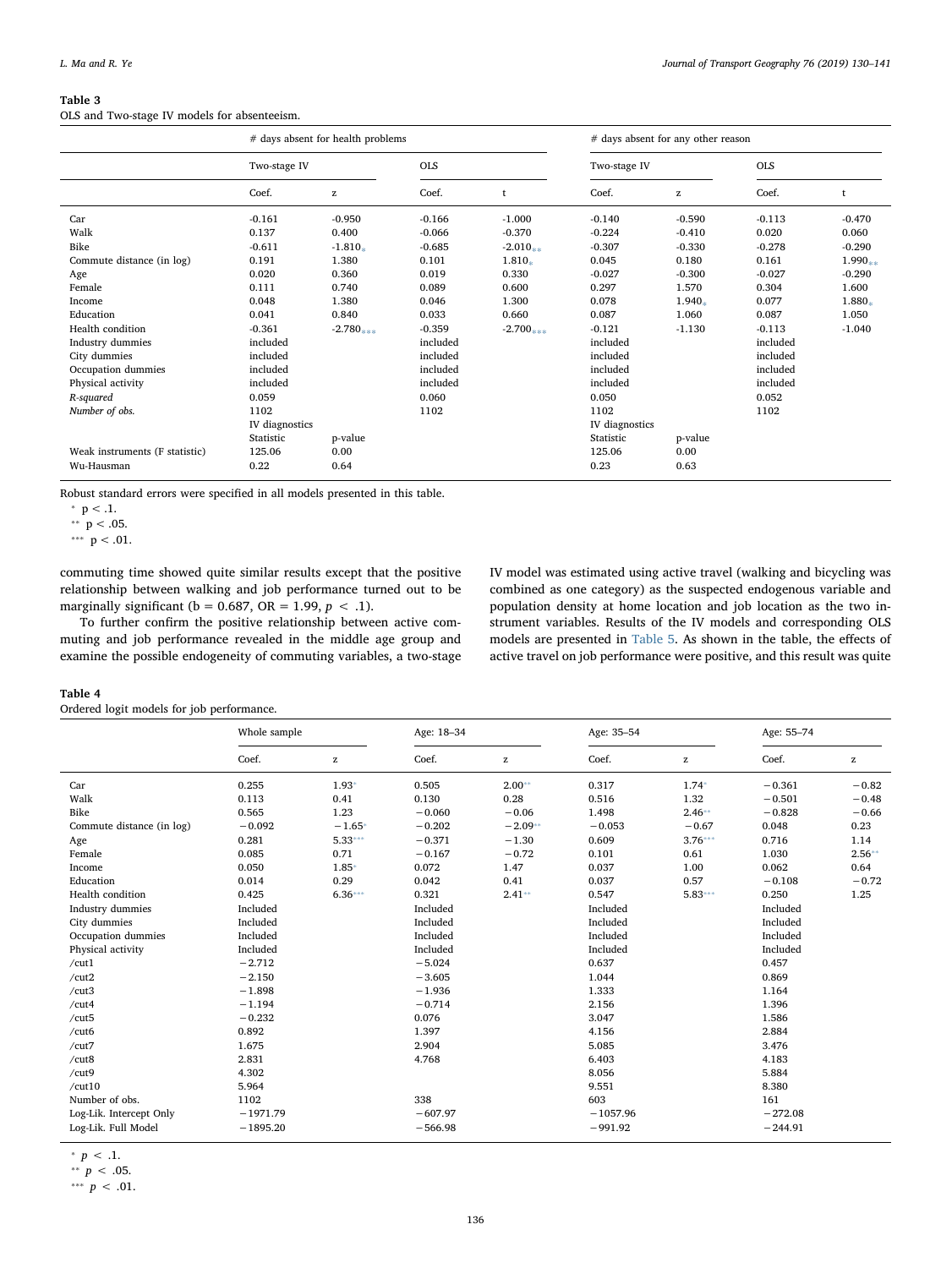<span id="page-7-0"></span>OLS and Two-stage IV models for job performance (for employees aged 35–54 only).

|                                                                                                                                                                                                                      | <b>OLS</b>                                                                                                                    |                                                                        | Two-state IV                                                                                                                  |                                                                       |
|----------------------------------------------------------------------------------------------------------------------------------------------------------------------------------------------------------------------|-------------------------------------------------------------------------------------------------------------------------------|------------------------------------------------------------------------|-------------------------------------------------------------------------------------------------------------------------------|-----------------------------------------------------------------------|
|                                                                                                                                                                                                                      | Coef.                                                                                                                         | t                                                                      | Coef.                                                                                                                         | Z.                                                                    |
| Active travel<br>Commute distance (in log)<br>Age<br>Female<br>Income<br>Education<br>Health condition<br>Industry dummies<br>City dummies<br>Occupation dummies<br>Physical activity<br>R-squared<br>Number of obs. | 0.432<br>$-0.036$<br>0.419<br>0.070<br>0.025<br>0.015<br>0.405<br>Included<br>Included<br>Included<br>Included<br>0.17<br>603 | $4.24***$<br>$-0.61$<br>$4.13***$<br>0.47<br>1.59<br>0.65<br>$6.92***$ | 0.481<br>$-0.019$<br>0.378<br>0.004<br>0.023<br>0.027<br>0.425<br>Included<br>Included<br>Included<br>Included<br>0.17<br>603 | $2.55**$<br>$-0.34$<br>$3.27***$<br>0.03<br>1.45<br>1.28<br>$7.05***$ |
| Weak instruments (F statistic)<br>Wu-Hausman                                                                                                                                                                         |                                                                                                                               |                                                                        | IV diagnostics<br>Statistic<br>480.27<br>0.02                                                                                 | <i>p</i> -value<br>.00<br>.89                                         |

<span id="page-7-3"></span>Robust standard errors were specified in all models presented in this table. <sup>∗</sup>*∗ p* < .05.

<span id="page-7-2"></span>\*\*\*  $p < .01$ .

consistent between the OLS and IV models. The diagnostics of the IV model indicated the two instruments were highly correlated with the endogenous variables and therefore were valid instruments, and the endogeneity test (Wu-Hausman) suggested that the specified endogenous variable should actually be treated as exogenous. In general, these tests suggest that endogeneity should not be a concern in this analysis.

<span id="page-7-1"></span>Taken together, these findings generally support a positive relationship between active commuting and job performance in the middle age group (aged 35–54), and this may reflect the health and cognitive benefits of active travel modes. It is well known that walking and bicycling for daily transportation, such as to work, could be two of the easiest way to reach the recommended daily amount of physical

activity. While little research effort has centered on the potential effects of active travel on cognitive function and job performance in adults, many previous studies have investigated the association between physical activity and academic performance in school-aged children and most of them found a significant positive relationship [\(Chomitz et al.,](#page-11-31) [2009;](#page-11-31) [Coe et al., 2006](#page-11-32); [Dwyer et al., 2001](#page-11-33); [Sibley and Etnier, 2003](#page-11-34); [Taras, 2005](#page-11-35)). The results of this study support a positive relationship between active travel and job performance in middle aged adults.

Some early research investigated the relationship between physical activity and cognitive performance in older adults ([Baylor and](#page-11-36) [Spirduso, 1988](#page-11-36); [Hassmén and Koivula, 1997](#page-11-37); [Pierson and Montoye,](#page-11-38) [1958\)](#page-11-38), and these studies concluded that regular physical activity is beneficial to the cognitive ability in older adults. The results of this study, however, could not find a positive association between active commuting by walking and bicycling and job performance among older adults. This is probably because we have too few walking (only 7) and bicycling (only 4) commuters in our older group sample to identify any effects.

Further, in two of the four models, age was positively associated with job performance, while previous research has reported mixed results. These two studies [\(Ng and Feldman, 2008](#page-11-39); [Waldman and Avolio,](#page-11-40) [1986\)](#page-11-40) based a meta-analysis concluded that older employees had higher job performance, while another study, also based a meta-analysis, revealed that age and job performance were unrelated ([McEvoy](#page-11-41) [and Cascio, 1989](#page-11-41)). Finally, it is not surprising that health condition is positively associated with the job performance.

# 4.3. Structural relationships between commuting characteristics, commuting satisfaction, absenteeism, and job performance

An SEM model specified as [Fig. 3](#page-4-1) was estimated to explore the possible mechanism of the relationship between commuting behavior and job productivity, and the model results are presented in [Fig. 5](#page-7-1). For simplicity, only statistically significant ( $p < .05$ ) relationships were presented. The SRMR fit index suggests a good fit and CFI fit index suggests an acceptable fit (CFI =  $0.92$ , SRMR =  $0.03$ ) based on [Hu and](#page-11-42) [Bentler \(1999\),](#page-11-42) who suggest a cutoff value close to 0.95 for CFI and a cutoff value close to 0.08 for SRMR are needed to conclude there is a relatively good fit between the hypothesized model and the observed



Fig. 5. SEM model results. Note: only statistically significant ( $p < .05$ ) coefficients were labeled.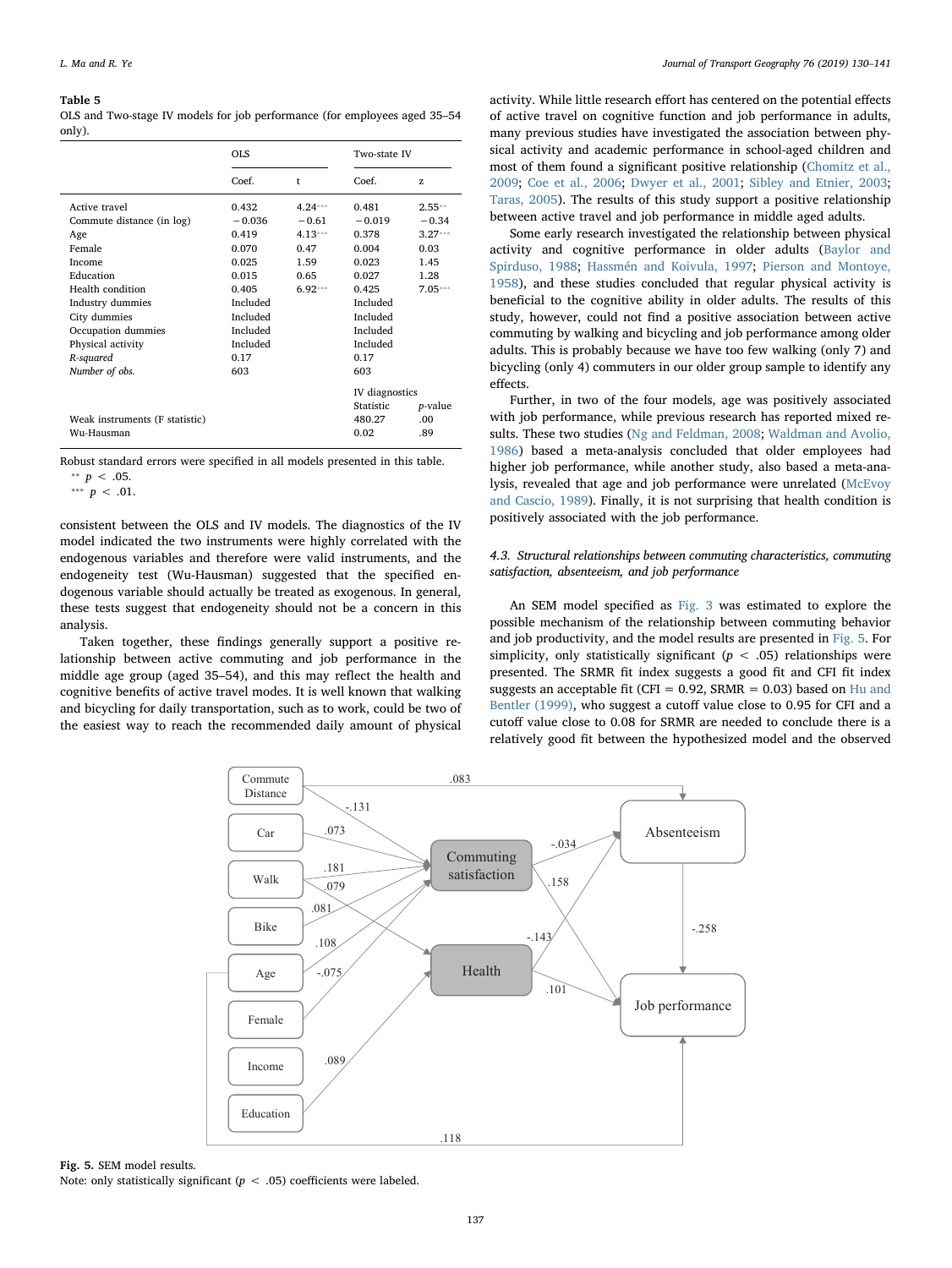<span id="page-8-0"></span>Factor loadings on commuting satisfaction.

| Now, thinking a little more about your commuting trips over the past 4 weeks. Please |
|--------------------------------------------------------------------------------------|
| indicate on each of the scales below how you felt overall during your trips to work. |

| Fed up   |                           | $\longleftrightarrow$ | Engaged                 | 0.820 |
|----------|---------------------------|-----------------------|-------------------------|-------|
| Stressed |                           | $\longleftrightarrow$ | Calm                    | 0.695 |
|          | Trip was low standard     |                       | Trip was high standard  | 0.822 |
|          | Trip was the worst I can  |                       | Trip was the best I can | 0.770 |
|          | think of                  |                       | think of                |       |
|          | Time pressed              | $\longleftrightarrow$ | Relaxed                 | 0.750 |
| Tired    |                           | $\longleftrightarrow$ | Alert                   | 0.840 |
|          | Trip worked poorly        | $\longleftrightarrow$ | Trip worked well        | 0.752 |
|          | Worried I would not be in |                       | Confident I would be in | 0.823 |
|          | time                      |                       | time                    |       |
| Bored    |                           |                       | Enthusiastic            | 0.795 |
|          |                           |                       |                         |       |

data. Further, the standardized loadings of the nine observed indicators assessing commuting satisfaction are of sufficient magnitude, ranging from 0.695 to 0.840 [\(Table 6](#page-8-0)).

First, as hypothesized, the commuting characteristics could influence absenteeism and job performance through commuting satisfaction. After controlling for socio-demographics, all commuting characteristics were significantly associated with commuting satisfaction. In particular, walking, bicycling, and car commuters were more satisfied with their commuting comparing with transit commuters. Commuting distance was negatively associated with commuting satisfaction. These findings align well with recent studies on travel satisfaction [\(De Vos](#page-11-43) [et al., 2015](#page-11-43); [Smith, 2017](#page-11-44); [St-Louis et al., 2014;](#page-11-45) [Ye and Titheridge,](#page-11-46) [2017\)](#page-11-46).

Second, the relationship between commuting and personal health was relatively weak. Only walking to work was positively associated with personal health, while bicycling to work was not. This is unexpected as bicycling is perceived to have more health benefits than walking because of the higher intensity of the bicycling activities. Indeed, the finding of a recent empirical study with a large sample in the UK suggests that bicycling to work has a stronger association with a range of cardiovascular diseases than walking to work [\(Celis-Morales](#page-11-47) [et al., 2017](#page-11-47)). The different result of this study might attribute to the measure of health outcome, which is a generic health measure rather than the physical activity focused health measure as commonly used in previous studies, as well as the small sample of bicycling commuters.

Third, commuting satisfaction was negatively associated with absenteeism, suggesting that people who were satisfied with their commuting were less likely to be absent from work. Further, commuting satisfaction was positively associated with job performance, implying that people who were satisfied with their commuting were more likely to perform well in their job. These findings support that the psychological states during the commuting could have spillover effects on job productivity. Two possible causal mechanisms could explain this finding. The first mechanism is that the emotional responses evoked by commuting could have transitory (e.g. the first hour after commuting) effects on moods at work [\(Friman et al., 2017\)](#page-11-15), thereby influencing job performance. The second mechanism is that commuting satisfaction could have accumulative and long-term impacts on absenteeism and job performance.

Fourth, consistent with the hypothesis, personal health is negatively associated with absenteeism, while positively associated with job performance. Previous studies also reported that health, particularly mental health, significantly influences work absence and performance ([Wynne-Jones et al., 2009](#page-11-48)). For example, this study ([Lerner and Henke,](#page-11-49) [2008\)](#page-11-49) found that employees with depression have more absences and at-work performance deficits.

Fifth, as shown in the model results, except a direct effect from commuting distance on absenteeism, the commuting characteristics primarily influence absenteeism and job performance through commuting satisfaction and personal health. We have further tested the

<span id="page-8-1"></span>

| Table 7           |  |
|-------------------|--|
| Indirect effects. |  |

|                                                 | Commute Distance | Walk        | <b>Bike</b> | Car        |  |  |  |
|-------------------------------------------------|------------------|-------------|-------------|------------|--|--|--|
| Indirect effects through commuting satisfaction |                  |             |             |            |  |  |  |
| Absenteeism                                     | $0.009**$        | $-0.012**$  | $-0.005**$  | $-0.005**$ |  |  |  |
| Job performance                                 | $-0.048***$      | $0.039***$  | 0.016       | $0.019*$   |  |  |  |
| Indirect effects through health                 |                  |             |             |            |  |  |  |
| Absenteeism                                     | 0.004            | $-0.012***$ | $-0.002$    | 0.001      |  |  |  |
| Job performance                                 | $-0.027***$      | $0.017*$    | 0.003       | 0.004      |  |  |  |
|                                                 |                  |             |             |            |  |  |  |

<span id="page-8-4"></span>\*  $p < .1$ .

<span id="page-8-2"></span>\*\*  $p < .05$ .

<span id="page-8-3"></span>\*\*\*  $p < .01$ .

mediating effects of commuting satisfaction and personal health respectively using the bootstrapping method. The estimation results ([Table 7\)](#page-8-1) revealed that the relationships between commuting characteristics and job productivity (as measured by absenteeism and performance) were mediated by commuting satisfaction, as indicated by most of the significant indirect effects. Comparing with the mediating effects of commuting satisfaction, there were relatively less significant indirect effects through affecting personal health. Overall, however, these findings support the mediation hypothesis. Finally, the model results also revealed that absenteeism was negatively associated with job performance, and this finding aligns well with previous studies ([Bycio, 1992\)](#page-11-50).

#### 5. Conclusions

This study examined the relationship between commuting behavior and job productivity as measured by absenteeism and workplace performance. Possible causal mechanisms were first proposed by drawing theories from multiple disciplines and empirical work was followed based on a survey data collected from three major cities in Australia. The results of regression models reveal that commuting distance is positively associated with absenteeism, and commuting mode choice is associated with job performance while this relationship is only statistically significant in employees aged 35–54, after accounting for sociodemographics, work industries, occupations, and physical activities of employees. Overall, these findings support the hypothesis that commuting behavior could influence job productivity. The SEM model further explored possible causal pathways from commuting to job productivity, and the results confirm that commuting mode choices and commuting distance influence absenteeism and job performance through affecting commuting satisfaction and personal health, though commuting distance retains a direct impact on absenteeism after controlling for the indirect effects.

This study has several limitations that future research can help to address. First, although we have developed strategies which include restricting sample selection and including a range of controlling variables to reduce the risk of confounding factors, other unobserved factors that are associated with job productivity may lead to estimation bias (i.e., omitted variable bias). Future research may consider employing natural experiment design to collect longitudinal data, for example, using the experience sampling method (ESM) to collect timestamped sequence data will allow for a visual examination of covariate patterns of psychological states and job performance and making rigorous causal inferences. Second, both absenteeism and job performance, the two measures used to measure productivity in this study, are subjective measures, which are subject to recall bias, though previous studies have shown a high consistency between the subjective measures used in this study and the archival (objective) measure from the employers [\(Kessler et al., 2003\)](#page-11-24). Future research could consider using multiple sources of data when available to reduce the measurement errors. For example, ESM generates moment-in-time data that can reduce recall bias of survey instruments and archival performance data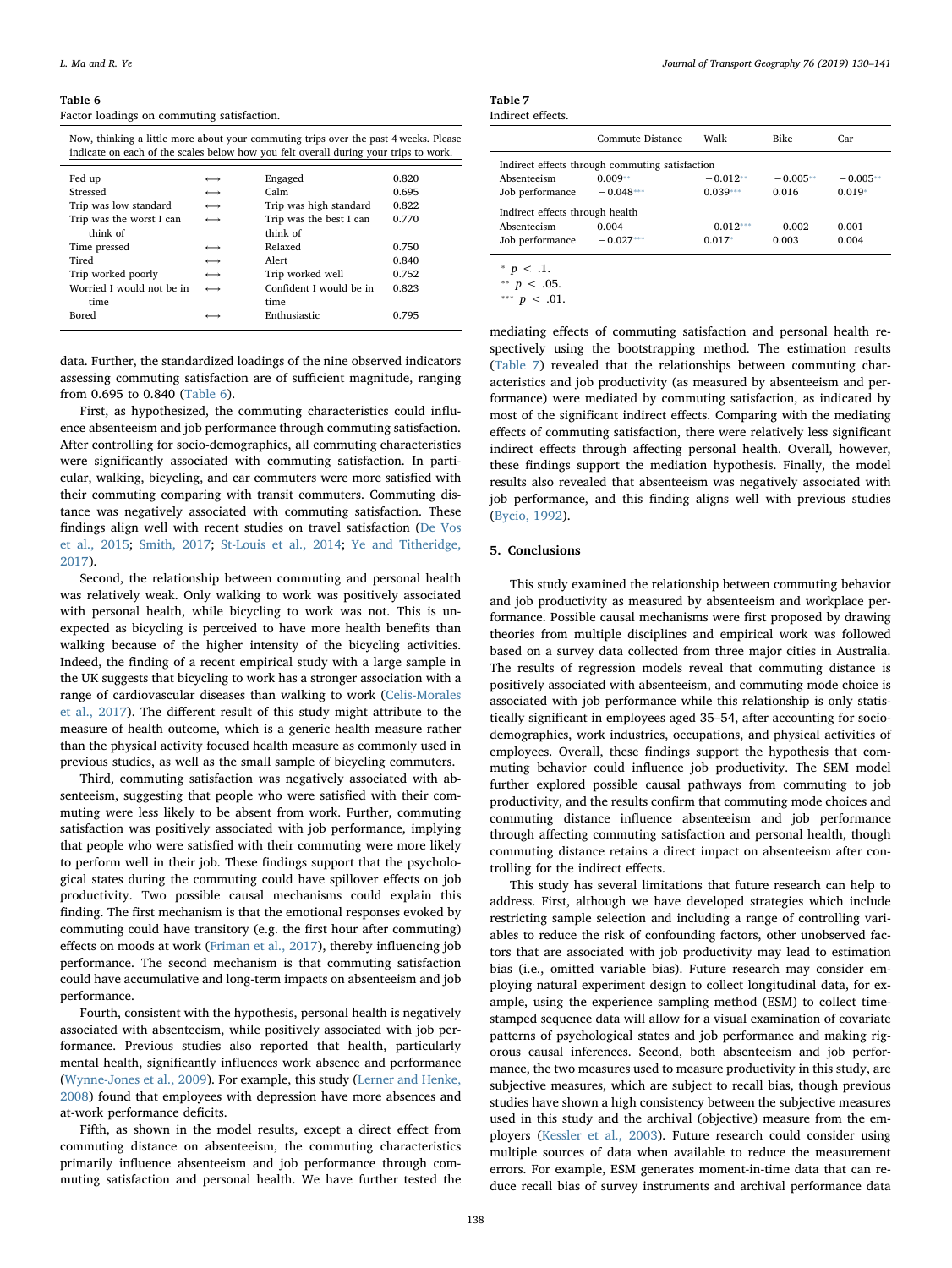even for a subsample could help to validate the estimation results. Third, cognitive ability is also one possible mediator that links commuting and job productivity, but it was not measured in this study. Future study may explore this causal pathway. Fourth, it is worth noting that travel modes mentioned in this study are the primary travel mode (i.e., mode used for the longest portion of the trip) for commuting, which could be a combination of different travel modes, when possible, future research should collect data on all travel modes used in a commuting trip and it would be enlightening to see the impacts of multimodal commuting on job productivity. Fifth, bicycling commuters were not well represented in our sample (2% of the sample), and this may lead to the underestimation of the impact of bicycling on health and psychological states, and therefore, the job productivity. Lastly, the relationship between commuting distance/time and productivity (performance and absenteeism) may be nonlinear, and there might be certain thresholds in commuting distance/time that the impact of commuting on job performance and absenteeism become significant. Further, these thresholds might be different for different people using different travel modes. Testing this hypothesis could be an interesting follow-up study of this research.

This study found commuting by walking and bicycling has both psychological and health benefits, which in turn promote job productivity. This suggests that encouraging active commuting not only improves the physical and mental health of employees, but may also enhance their job performance, contributing to economic benefits to employers and society. Commuting related strategies should be considered in employers' overall strategy for improving job performance. These strategies should aim to promote active commuting and shorten commuting time. Providing safe bike parking and showers at work site, for example, could significantly raise bicycling to work ([Hunt and](#page-11-51) [Abraham, 2007](#page-11-51); [Noland and Kunreuther, 1995](#page-11-52); [Wardman et al., 2007](#page-11-53)). For governments, more transport infrastructure funding should be allocated to active travel, given to the economic benefits of walking and bicycling to work. In most states of Australia, only a tiny portion (< 2%) of transport funding was devoted to bicycling infrastructure, whereas in the Netherlands most municipalities have specific bicycling budget allocations to ensure continuity in implementing bicycling policies [\(Ministry of Transport, 2009](#page-11-54)).

The findings of this research also provide evidence from the perspective of economic impact to support the urban planning policies, such as jobs-housing balance, that aim to reduce commuting distance and time. In Australia, over 8 million people commute to work every weekday, and on average, the full-time workers spend 5.75 h a week (around 15% of their working time based on a national 38-hour working week) travelling to and from work, based on the 2013 HILDA data. The commuting time in all Australian capital cities has increased over the last two decades due to increased road congestion and urban

# Appendix A

<span id="page-9-0"></span>Table A1 Negative binomial models for absenteeism.

expansion [\(BITRE, 2016](#page-11-55)). As suggested by this study, the long commute will not only place physical and mental burden on workers but also directly influence their work participation and engagement, leading to a direct loss of productivity in the workplace. Further, urban sprawl is pervasive in Australia, and due to the long commuting distance, most people relies on private cars (about 75%) or transit (about 10%) for daily commuting, while only about 4% walk to work and 1% bicycle to work, according to the Census data of 2016. This study and several previous studies have consistently found that transit commuters have the lowest level of travel satisfaction comparing with other modes users, and this negative impact on satisfaction will further influence their productivity in the workplace. Polices that aim to improve transit accessibility, reliability and frequency could help to improve the subjective experience of transit commuters, and therefore mitigating the negative impacts of transit commuting on job productivity. Driving is better than transit in commuting satisfaction, however it has been found to be a stressful way to commute (Legrain [et al., 2015\)](#page-11-56) and is associated with series of health problems [\(Novaco and Gonzalez, 2009\)](#page-11-57) and lower social capital ([Mattisson et al., 2015](#page-11-58)), which all play a role in one's job performance and productivity. Planning policy such as polycentric cities proposed in Sydney and Melbourne that aims to achieve a jobs-housing balance within a smaller geographic area will help to reduce the car dependent commuting and encourage active commuting, potentially improving employee's commuting satisfaction, health and productivity. Finally, given the health and economic benefits of active commuting, both the 'hard' policies focusing changing the built environment and providing infrastructure and 'soft' policies targeting influencing individual attitudes and perceptions are needed to encourage walking and bicycling to work. Based on the Victorian Integrated Survey of Travel and Activity 2012–2014, about 50% of commuting trips in Victoria are within 10 km, however, only 3% of these trips were travelled by bicycling and 17% by walking. This suggests that commuting distance is not the only barrier for active commuting, better pedestrian and bicycling infrastructure, social marketing and education programs helping to change the attitudes, norms and perceptions, and strategies to create a safe environment for walking and bicycling are also necessary to promote active commuting, which is beneficial to employee productivity.

#### Acknowledgments

Funding for collecting the data used in this research came from the 2017 Vice-Chancellor's Postdoctoral Fellowship of RMIT University. The authors also thank the editor and the two anonymous reviewers for their valuable comments. The analysis and interpretation and any errors are solely those of the authors.

|                       | # Days absent for health problems |             | # Days absent for any other reason |           |  |
|-----------------------|-----------------------------------|-------------|------------------------------------|-----------|--|
|                       | Coef.                             | z           | Coef.                              | z         |  |
| Car                   | $-0.113$                          | $-0.660$    | $-0.021$                           | $-0.110$  |  |
| Walk                  | $-0.168$                          | $-0.460$    | $-0.118$                           | $-0.340$  |  |
| Bike                  | $-0.796$                          | $-1.350$    | 0.206                              | 0.390     |  |
| Commute time (in log) | 0.117                             | 1.070       | 0.266                              | $2.310**$ |  |
| Age                   | $-0.022$                          | $-0.330$    | $-0.094$                           | $-1.290$  |  |
| Female                | 0.125                             | 0.830       | 0.261                              | 1.570     |  |
| Income                | 0.046                             | 1.230       | 0.074                              | $2.160**$ |  |
| Education             | $-0.038$                          | $-0.610$    | 0.064                              | 0.980     |  |
| Health condition      | $-0.414$                          | $-5.230***$ | $-0.109$                           | $-1.210$  |  |
| Industry dummies      | Included                          |             | Included                           |           |  |
| City dummies          | Included                          |             | Included                           |           |  |

(continued on next page)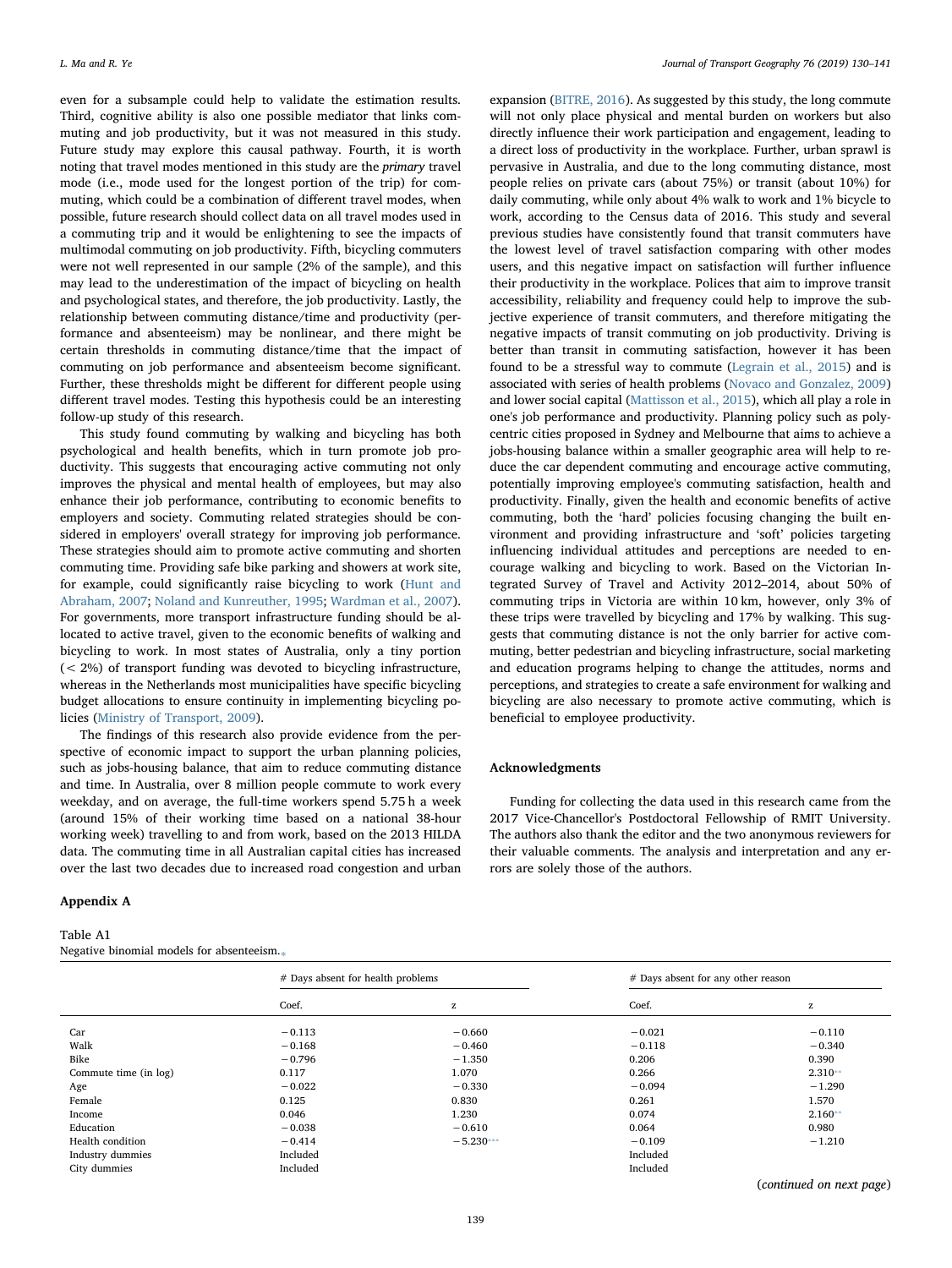# Table A1 (continued)

|                         | # Days absent for health problems |   | # Days absent for any other reason |   |  |
|-------------------------|-----------------------------------|---|------------------------------------|---|--|
|                         | Coef.                             | z | Coef.                              | z |  |
| Occupation dummies      | Included                          |   | Included                           |   |  |
| Physical activity       | Included                          |   | Included                           |   |  |
| Number of obs.          | 1102                              |   | 1102                               |   |  |
| Log-Lik. Intercept Only | $-1179.7$                         |   | $-1348.0$                          |   |  |
| Log-Lik. Full Model     | $-1137.1$                         |   | $-1311.0$                          |   |  |

<span id="page-10-2"></span><sup>\*</sup>  $p < .1$ .

# <span id="page-10-0"></span>Table A2

Ordered logit models for job performance.

|                         | Whole sample |                                                       | Age: 18-34 |          |            | Age: 35-54 |           | Age: 55-74 |  |
|-------------------------|--------------|-------------------------------------------------------|------------|----------|------------|------------|-----------|------------|--|
|                         | Coef.        | $\mathbf{Z}% ^{T}=\mathbf{Z}^{T}\times\mathbf{Z}^{T}$ | Coef.      | z        | Coef.      | z          | Coef.     | z          |  |
| Car                     | 0.241        | $1.72*$                                               | 0.401      | 1.49     | 0.369      | $1.92*$    | $-0.429$  | $-0.93$    |  |
| Walk                    | 0.242        | 0.92                                                  | 0.181      | 0.39     | 0.687      | $1.83*$    | $-0.770$  | $-0.86$    |  |
| Bike                    | 0.565        | 1.22                                                  | $-0.096$   | $-0.09$  | 1.544      | $2.53**$   | $-0.933$  | $-0.76$    |  |
| Commute time (in log)   | $-0.063$     | $-0.73$                                               | $-0.295$   | $-1.74*$ | 0.086      | 0.72       | $-0.091$  | $-0.37$    |  |
| Age                     | 0.283        | $5.36***$                                             | $-0.402$   | $-1.41$  | 0.600      | $3.70***$  | 0.717     | 1.14       |  |
| Female                  | 0.097        | 0.80                                                  | $-0.112$   | $-0.49$  | 0.117      | 0.71       | 1.019     | $2.54**$   |  |
| Income                  | 0.049        | $1.82*$                                               | 0.076      | 1.54     | 0.036      | 0.97       | 0.057     | 0.60       |  |
| Education               | 0.018        | 0.37                                                  | 0.048      | 0.47     | 0.040      | 0.61       | $-0.099$  | $-0.66$    |  |
| Health condition        | 0.425        | $6.34***$                                             | 0.319      | $2.40**$ | 0.551      | $5.86***$  | 0.245     | 1.23       |  |
| Industry dummies        | Included     |                                                       | Included   |          | Included   |            | Included  |            |  |
| City dummies            | Included     |                                                       | Included   |          | Included   |            | Included  |            |  |
| Occupation dummies      | Included     |                                                       | Included   |          | Included   |            | Included  |            |  |
| Physical activity       | Included     |                                                       | Included   |          | Included   |            | Included  |            |  |
| /cut1                   | $-2.685$     |                                                       | $-5.479$   |          | 1.150      |            | $-0.088$  |            |  |
| /cut2                   | $-2.124$     |                                                       | $-4.065$   |          | 1.557      |            | 0.325     |            |  |
| /cut3                   | $-1.871$     |                                                       | $-2.411$   |          | 1.846      |            | 0.621     |            |  |
| /cut4                   | $-1.168$     |                                                       | $-1.201$   |          | 2.669      |            | 0.853     |            |  |
| /cut5                   | $-0.207$     |                                                       | $-0.415$   |          | 3.560      |            | 1.043     |            |  |
| /cut6                   | 0.915        |                                                       | 0.899      |          | 4.667      |            | 2.342     |            |  |
| /cut7                   | 1.696        |                                                       | 2.405      |          | 5.592      |            | 2.935     |            |  |
| /cut8                   | 2.850        |                                                       | 4.274      |          | 6.905      |            | 3.642     |            |  |
| /cut9                   | 4.319        |                                                       |            |          | 8.560      |            | 5.341     |            |  |
| /cut10                  | 5.982        |                                                       |            |          | 10.060     |            | 7.839     |            |  |
| Number of obs.          | 1102         |                                                       | 338        |          | 603        |            | 161       |            |  |
| Log-Lik. Intercept Only | $-1971.79$   |                                                       | $-607.97$  |          | $-1057.96$ |            | $-272.08$ |            |  |
| Log-Lik. Full Model     | $-1896.29$   |                                                       | $-567.65$  |          | $-991.88$  |            | $-244.87$ |            |  |

<span id="page-10-5"></span><sup>\*</sup>  $p < .1$ .

<span id="page-10-7"></span>\*\*\*  $p < .01$ .

# <span id="page-10-1"></span>Table A3

OLS models for job performance.

|                       | Whole sample |           | Age: 18-34 |          |          | Age: 35-54 |          | Age: 55-74               |  |
|-----------------------|--------------|-----------|------------|----------|----------|------------|----------|--------------------------|--|
|                       | Coef.        |           | Coef.      |          | Coef.    |            | Coef.    |                          |  |
| Car                   | 0.175        | 1.47      | 0.241      | 1.08     | 0.240    | 1.60       | $-0.275$ | $-0.62$                  |  |
| Walk                  | 0.190        | 0.83      | 0.144      | 0.36     | 0.533    | $1.79*$    | $-0.480$ | $-0.54$                  |  |
| Bike                  | 0.540        | 1.42      | 0.442      | 0.54     | 1.002    | $2.15**$   | $-1.000$ | $-0.77$                  |  |
| Commute time (in log) | $-0.049$     | $-0.67$   | $-0.200$   | $-1.44$  | 0.066    | 0.70       | $-0.231$ | $-0.96$                  |  |
| Age                   | 0.183        | $4.13***$ | $-0.281$   | $-1.21$  | 0.413    | $3.28***$  | 0.523    | 0.82                     |  |
| Female                | 0.062        | 0.60      | $-0.171$   | $-0.88$  | 0.079    | 0.61       | 0.606    | 1.62                     |  |
| Income                | 0.033        | 1.44      | 0.026      | 0.64     | 0.020    | 0.70       | 0.023    | 0.24                     |  |
| Education             | 0.014        | 0.34      | 0.059      | 0.68     | 0.021    | 0.41       | $-0.096$ | $-0.67$                  |  |
| Health condition      | 0.344        | $6.21***$ | 0.221      | $2.04**$ | 0.410    | $5.84***$  | 0.124    | 0.66                     |  |
| Industry dummies      | Included     |           | Included   |          | Included |            | Included |                          |  |
| City dummies          | Included     |           | Included   |          | Included |            | Included |                          |  |
| Occupation dummies    | Included     |           | Included   |          | Included |            | Included |                          |  |
| Physical activity     | Included     |           | Included   |          | Included |            | Included |                          |  |
| Number of obs.        | 1102         |           | 338        |          | 603      |            | 161      |                          |  |
|                       |              |           |            |          |          |            |          | (continued on next page) |  |

<span id="page-10-4"></span><span id="page-10-3"></span><sup>\*\*</sup>  $p < .05$ . \*\*\*  $p < .01$ .

<span id="page-10-6"></span><sup>\*\*</sup>  $p < .05$ .